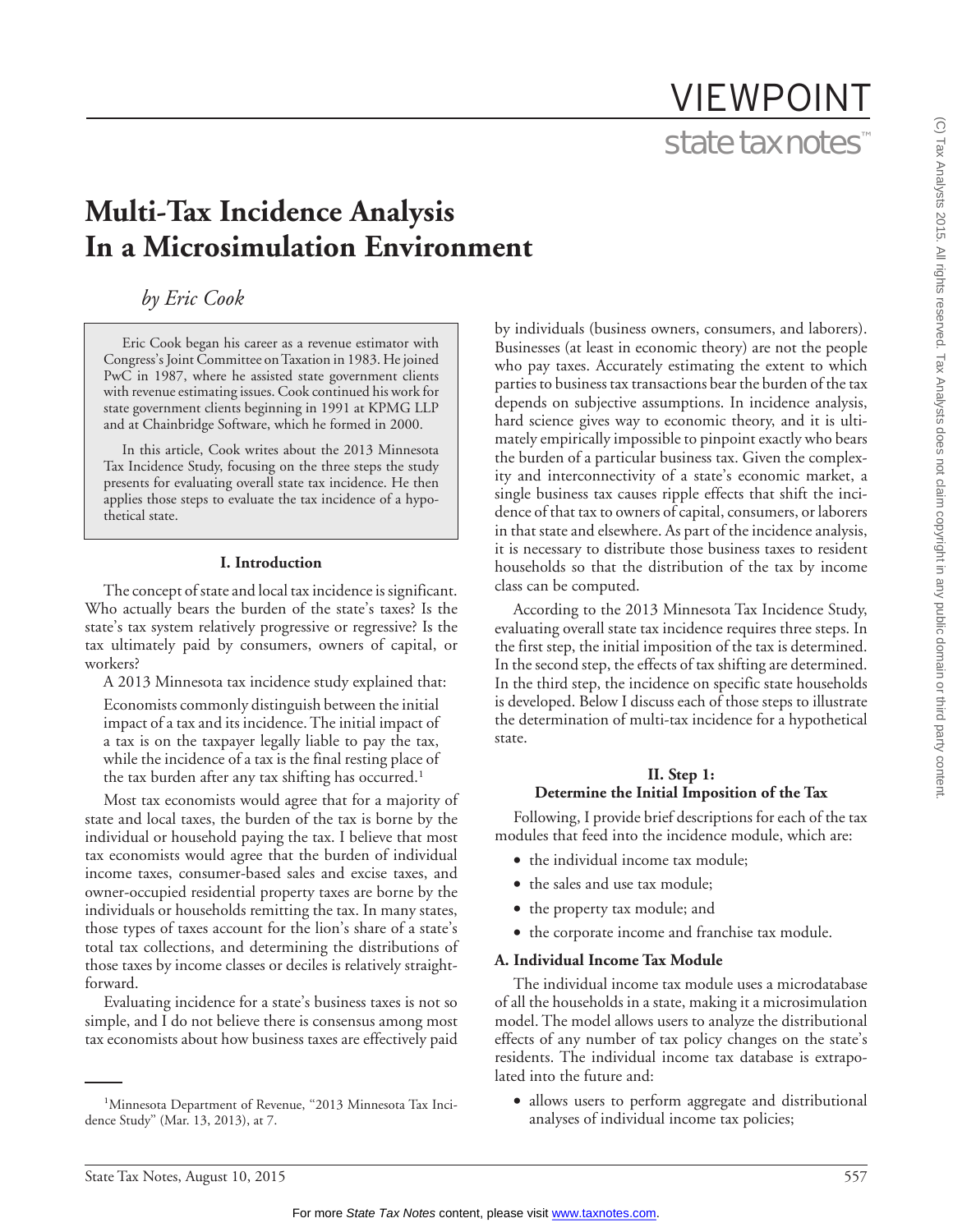- can be constructed by matching federal Individual Master File/Individual Return Transaction File data with state personal income tax data;
- uses the U.S. Census Bureau's American Community Survey five-year summary file, the U.S. Department of Labor, Bureau of Labor Statistics' Consumer Expenditure Survey, and the Travel Industry Association of America's (TIA) U.S. travel center data from the ''Impact of Travel on State Economies''; and
- includes imputations of state consumption patterns from national data.

# **B. Sales and Use Tax Module**

The sales and use tax module simulates sales tax transactions occurring within a state, and it allows users to analyze the effects of sales and use tax policy changes on consumers, businesses, and visitors to a state. The databases involved in the development of the sales and use tax module include the business purchases database, the consumer and visitors purchases database, and the elasticity assumptions database. This module of the system also allows for analysis for future years.

The business purchases database allows users to analyze the effects of tax policy changes on the following taxes: sales and use, alcoholic beverage, cigarette, motor vehicle fuel, tobacco products, and other sales and excise-type taxes. It includes data from the U.S. Bureau of Economic Analysis's (BEA's) input-output accounts intermediate business purchases (use) and the business capital flows table matrices. Data from the Census Bureau's county business patterns are used to scale the U.S. data from the BEA to state levels.

The consumer and visitors purchases database is constructed using aggregate data from the input-output accounts from the BEA calibrated to state levels. State-specific microdata allows users to perform distributional analysis of the sales tax on resident consumers by income class. Data from the TIA's U.S. travel center ''Impact of Travel on State Economies'' is used to estimate visitor consumption in the state.

The elasticity assumptions database includes elasticity assumptions for consumption-type taxes and allows for the analysis of cross-border effects.

### **C. Property Tax Module**

The property tax module simulates property tax activity in a state and includes both a macroproperty tax database and a microproperty tax database. The macroproperty tax database allows users to analyze the effects of the changes to municipal property tax policies on state businesses and households at a macro level. It is usually constructed with data from the state on at least the following types of property: residential, personal, commercial, and industrial. The microproperty tax database allows users to perform distributional analyses by income class of the effects of changes to municipal property tax policies on state families at a micro level. It is constructed with data from the state household database.

# **D. Corporate Income and Franchise Tax Module**

The corporate income and franchise tax module allows users to simulate corporate income tax policy changes. The database is a microdatabase that can be constructed by matching federal Business Master File/Business Return Transaction data with state corporate tax data.

# **III. Step 2:**

# **Determine the Effects of Tax Shifting**

Numerous assumptions must be made by the analyst to determine the effects of tax shifting. Following are the household tax incidence assumptions from Appendix B of the 2013 Minnesota study:

# **A. Incidence of Taxes on Households**

- The personal income tax is paid by individual taxpayers, and the incidence is the same as the initial impact of the tax.
- Taxes on purchases by consumers (sales and solid waste management, for example) are borne by consumers of the taxed items.
- The property tax on homeowners is borne by the homeowner.
- The motor vehicle registration tax on vehicles owned by households is borne by the owner of the vehicle.
- Mortgage registration and deed transfer taxes on homes are borne by homeowners.
- Excise taxes those on motor fuels (bought by consumers), tobacco, and alcohol — are assumed fully shifted to consumers, as are the taxes on consumer purchases of insurance, MinnesotaCare taxes, and taxes on gambling. For purposes of this study, these are considered taxes on households, even though they are paid by businesses. The term ''business taxes'' in this study does not include these taxes.<sup>2</sup>

As stated above, I do not believe that there is much controversy among tax economists concerning the incidence assumptions relating to the taxes that are paid by a state's individuals and households — they are assumed to be borne by the individuals or households paying the tax.

# **B. Allocating Business Taxes**

The study makes the following assumptions regarding tax shifting:

- Most taxes on business property, business purchases, and corporate income are partially shifted to consumers and workers.
- The amount of tax shifting varies by tax and by business sector, depending on the scope of the product market (local or national) and the magnitude of Minnesota's tax rates compared with those in other states.
- To shift a tax, the individual or business legally liable to pay the tax must alter its economic behavior because of the tax (for example, a property tax paid by a business

<sup>2</sup> *Id.* at 85.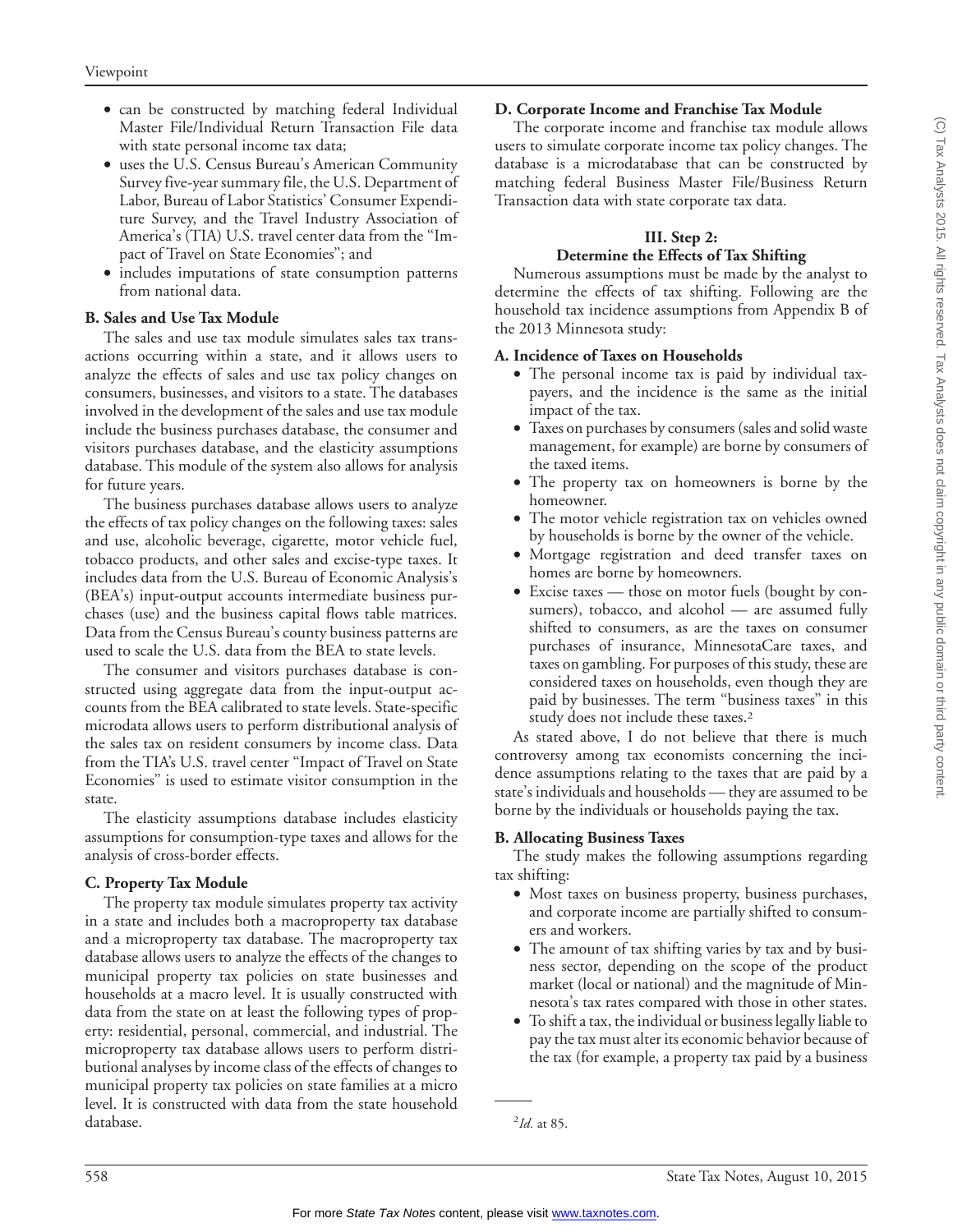firm may lead the firm to raise its prices, or lower its pay to employees, or the business owner may experience reduced profits).3

The study also concludes that for business taxes on capital, the tax paid by a particular economic sector is divided into three parts:

- the portion representing the national average tax rate on all capital;
- the portion representing the national sector differential; and
- the portion representing the Minnesota sector differential.

The 2013 Minnesota study outlines two methods for allocating business taxes to the owners of capital, consumers, and labor: one for taxes other than taxes on intermediate business purchases and another for taxes on intermediate business purchases. For both types of taxes, the same method is outlined for allocating the business taxes to a state's residents.

#### *1. Allocating business taxes other than taxes on intermediate business purchases to capital, consumers, and labor.*

In constructing the business portion of our multi-tax incidence module, I have tried to follow the Minnesota approach. I will now attempt to illustrate the application of that approach to allocating a sales tax on business capital purchases.

First, the average sales tax rate on all capital goods across all 50 states and the District of Columbia (the national average) is determined. It is assumed that this portion of the tax would be entirely borne by capital.

Second, to the extent that the national average sales tax rate rate by industry sector exceeds the national average sales tax rate on all capital goods, this portion of the business tax would be borne by consumers in the form of higher prices, which is termed the "national sector differential."

Third, the extent to which the average state sales tax exceeds the national average tax rate for a particular sector is termed the ''state sector differential.'' If the state sector differential is associated with firms competing in local markets, that differential will result in higher prices for consumers (price-makers). On the other hand, products that compete in national markets would be borne by labor because those firms are price-takers.

To summarize, the overall average national tax rate is borne by the owners of capital. To the extent that the national average tax rate by sector exceeds the overall national average tax rate, that portion of the tax will be borne by consumers. Likewise, the extent to which the state average tax rate by sector exceeds that sector's national average tax rate, that portion of the tax will be borne by

consumers if the state sector competes in local markets. If those firms compete in national markets, the tax will be borne by labor.

# *2. Allocating taxes on intermediate business purchases to capital, consumers, and labor.*

Regarding taxes on intermediate business inputs, the Minnesota study concludes that:

The incidence of a tax on short-lived intermediate business inputs like gasoline, business meals, lodging, or liquor is different from the incidence of a tax on capital. While a uniform national tax on all capital would be borne by capital, a uniform national tax on business purchases of gasoline, for example, would not. It would almost certainly be shifted forward to consumers in higher prices. Taxes on short-lived intermediate products raise the cost of production, but they do not raise the cost of capital.

As a result, the approach to the incidence of such taxes skips the first of the three questions asked about capital taxes. The tax on intermediate business purchases is divided into only two parts:

1. the portion representing the ''average national tax rate'' on this sector is shifted forward to consumers in higher prices; and

2. the portion representing the ''Minnesota differential'' is borne by:

a. consumers for products sold in ''local markets''; and

b. labor and landowners for products sold in "national markets."<sup>4</sup>

Therefore, taxes on intermediate inputs are borne mostly by consumers in the form of higher prices and to a lesser extent by labor.

### *3. Allocating business taxes to nonresidents.*

The following are descriptions of the Minnesota approach to determining the proportion of business taxes that are borne by nonresidents.

**Exported Burden on Capital:** As one would expect, because of sheer size, the owners of capital in moderate-size states would be highly dispersed across many states. For example, the Minnesota study assumed that nonresidents owned 90 percent of the stock in corporations subject to Minnesota tax. The study also assumed that 20 percent of most noncorporate businesses were owned by nonresidents. Those assumptions seem pretty reasonable for most moderate-size states. The result of those assumptions is that the vast majority of the tax burden on capital is shifted to nonresidents.

**Exported Burden on Consumers:** The study assumes that consumers located in other states will pay some of the

<sup>&</sup>lt;sup>4</sup>*Id.* at 95.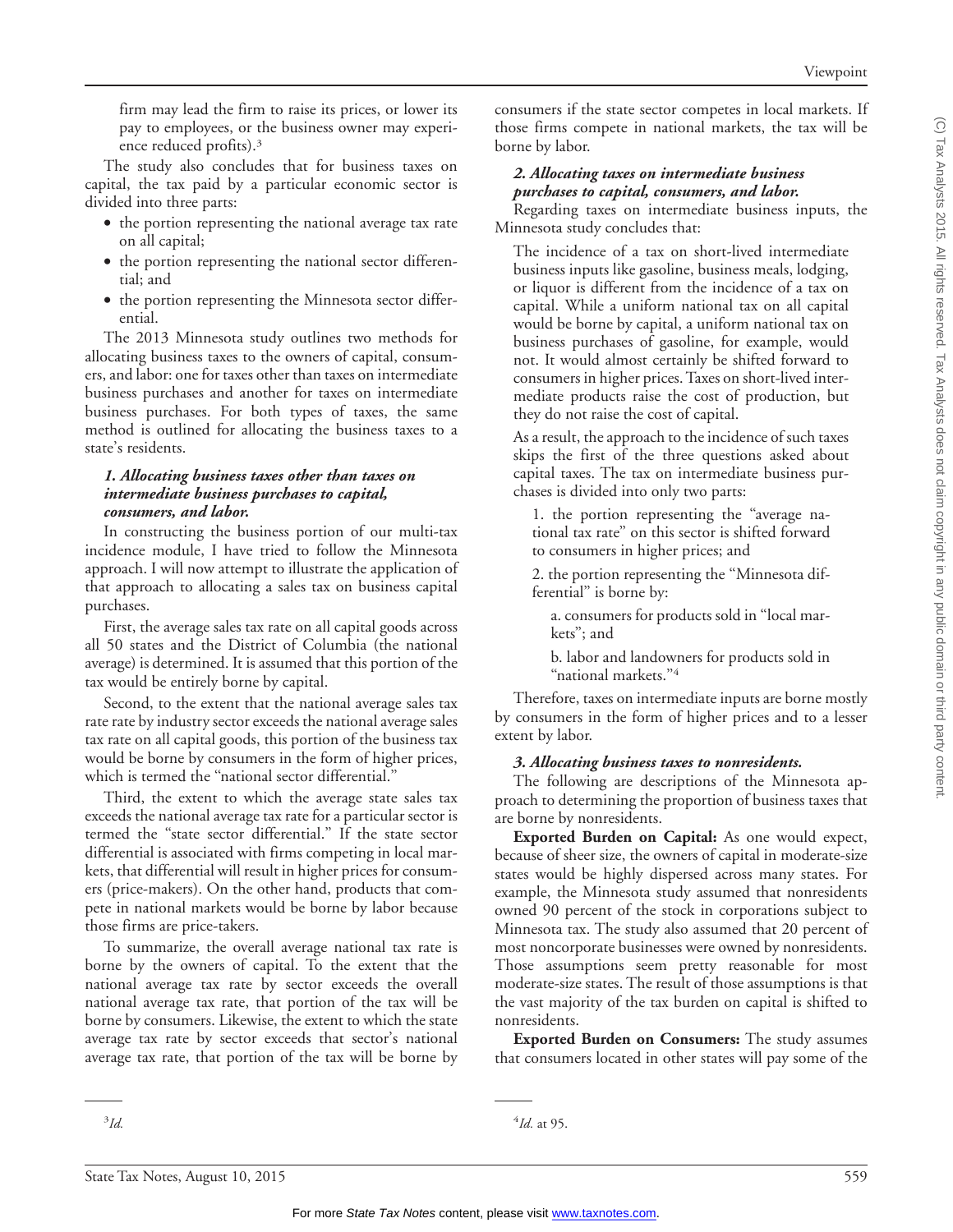national sector differential on Minnesota firms that is shifted forward in higher prices and that nonresident visitors bear some of the tax as well. For each sector, the study estimated the proportion of sales made to out-of-state consumers and visitors.

**Exported Burden on Labor:** The study assumed that 0 percent of the burden on labor was shifted to nonresidents.5

# **IV. Step 3:**

# **Determine the Incidence on Specific State Households**

The multi-tax incidence module of the PolicyLinks system allows analysts to combine revenue estimates for more than one tax type in order to see overall incidence on resident households. The database for this module includes a set of default incidence assumptions. Incidence assumptions are embodied in a set of boundaries that include both the proportion of business taxes borne by business owners who are not residents of the state and the proportion of business taxes paid by owners and laborers who are state residents.

After estimating the share of a state's business taxes borne by its owners of capital and land, resident consumers, and labor, the final step is to allocate those taxes to specific households based on each household's characteristics in the microdatabase.

The Minnesota study allocates business taxes to households using the following method:

**Burden on Consumers:** Taxes shifted forward to consumers in higher prices were allocated based on their share of total consumer expenditures, as estimated from the Consumer Expenditure Survey. Total expenditures for a particular household were estimated based on household income and size.

**Burden on Renters:** Renters are the consumers of rental housing, so the proportion of the total rental property tax shifted forward to renters in higher rents is estimated using the same method used for other business taxes. That portion of total taxes on rental housing is distributed across renter households in proportion to each household's annual rent. For renter households receiving a property tax refund, annual rent is known. For others, rent is estimated based on the most recent information from the Census Bureau.

**Burden on Corporate Capital:** The burden on corporate capital was allocated to households in proportion to taxable dividends received. This allocator was used to estimate the total income received by owners of corporate stock, both as dividends and as capital gains on appreciated stock. Although dividends received may not be a good measure of corporate ownership for particular individuals, the decile-by-decile distribution of dividend income should match the distribution of corporate capital fairly closely.

**Burden on Noncorporate Capital:** Noncorporate business capital includes capital owned by sole proprietors, partnerships, and S corporations. This study used a variety of information from schedules C and E to develop a reasonable estimate of each household's ownership of noncorporate capital. The construction of this measure guaranteed that: (1) households with large business losses are assigned some capital ownership (based on either claimed depreciation or the size of claimed losses); and (2) the shares of capital ownership imputed to those with sole proprietor income, rental income, and partnership and S corporation income are roughly proportional to each income source's aggregate share of claimed depreciation.

**Burden on Farmers:** Rental land accounts for about one-third of Minnesota farm land. Approximately half of all farm property taxes were paid on rented land, reflecting higher classification rates on nonhomestead farms. Therefore, about half of the farm property tax burden was allocated in proportion to farm rents (reported on Schedule E), with the rest allocated in proportion to farm homestead property taxes.

**Burden on Labor:** The burden on labor (through lower wages) was allocated based on each household's share of earned income, defined as the sum of wages and salaries, plus three-fourths of income reported by sole proprietors and farmers.<sup>6</sup>

My method for allocating business taxes to a state's households follows the Minnesota approach.

I bring together results from each of the separate tax modules described above to generate a distribution of baseline tax incidence by tax type by income decile (meaning equal income in each decile), as presented in Table 1 (note that the property tax is not in this illustration for a hypothetical state):

If, as Oliver Wendell Holmes once said, taxes are the price we pay for civilized society, then the progressivity of taxes largely determines how that price varies among individuals. A progressive tax structure is one in which an individual or family's tax liability as a fraction of income rises with income. If, for example, taxes for a family with an income of \$20,000 are 20 percent of income and taxes for a family with an income of \$200,000 are 30 percent of income, then

<sup>5</sup> *See id.* at 94. <sup>6</sup>

<sup>&</sup>lt;sup>6</sup>Id. at 96-97. (Bold added.)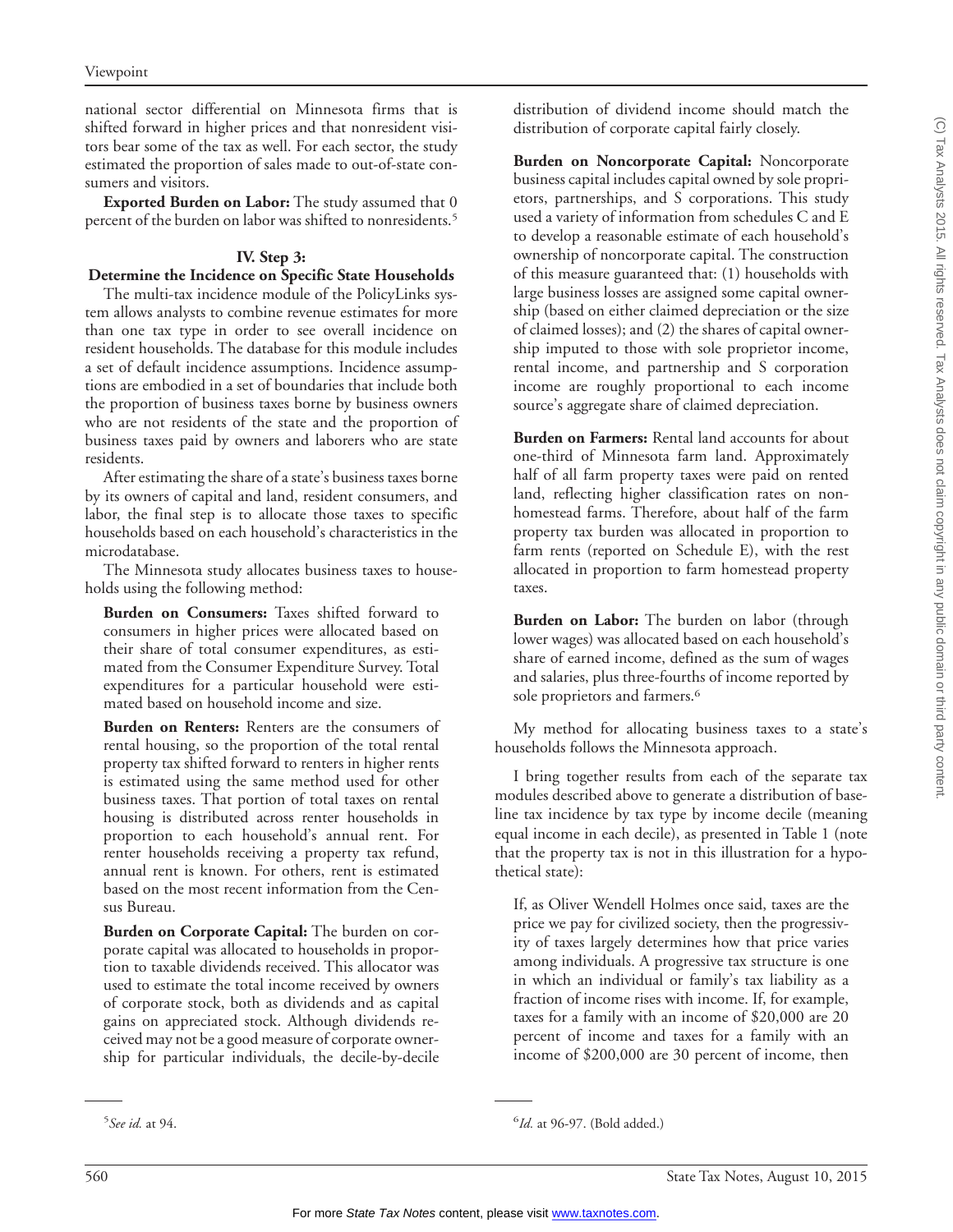| Table 1.<br>Distributed Individual, Corporate, and Sales by Deciles |                    |                                 |                                |                                |                                |                  |                                |                  |                                |  |  |
|---------------------------------------------------------------------|--------------------|---------------------------------|--------------------------------|--------------------------------|--------------------------------|------------------|--------------------------------|------------------|--------------------------------|--|--|
| Number of<br>Households                                             | Expanded<br>Income | Individual<br><b>Income Tax</b> | Percent<br><b>Distribution</b> | Corporate<br><b>Income Tax</b> | Percent<br><b>Distribution</b> | <b>Sales Tax</b> | Percent<br><b>Distribution</b> | <b>Total Tax</b> | Percent<br><b>Distribution</b> |  |  |
| \$262,528                                                           | \$3,227,614        | \$42,810,426                    | 5%                             | \$17,471,195                   | 12.5%                          | \$603,083,373    | 33.3%                          | \$663,364,994    | 23.7%                          |  |  |
| \$87,505                                                            | \$3,227,616        | \$58,895,961                    | 6.9%                           | \$14,231,937                   | 10.2%                          | \$239,035,991    | 13.2%                          | \$312,163,889    | 11.1%                          |  |  |
| \$60,304                                                            | \$3,227,638        | \$71,903,647                    | 8.4%                           | \$14,400,034                   | 10.3%                          | \$191,102,972    | 10.6%                          | \$277,406,652    | 9.9%                           |  |  |
| \$45,702                                                            | \$3,227,617        | \$81,532,701                    | 9.5%                           | \$14,876,623                   | 10.6%                          | \$164,302,337    | $9.1\%$                        | \$260,711,662    | 9.3%                           |  |  |
| \$38,254                                                            | \$3,227,671        | \$88,151,233                    | 10.3%                          | \$15,803,738                   | 11.3%                          | \$150,321,608    | 8.3%                           | \$254,276,579    | 9.1%                           |  |  |
| \$32,769                                                            | \$3,227,643        | \$90,009,252                    | 10.5%                          | \$16,033,833                   | 11.4%                          | \$135,982,434    | 7.5%                           | \$242,025,520    | 8.6%                           |  |  |
| \$25,722                                                            | \$3,227,661        | \$94,247,703                    | 11%                            | \$15,433,815                   | 11%                            | \$120,733,672    | 6.7%                           | \$230,415,189    | 8.2%                           |  |  |
| \$18,407                                                            | \$3,227,766        | \$104,285,976                   | 12.2%                          | \$14,774,102                   | 10.5%                          | \$96,323,319     | 5.3%                           | \$215,383,397    | 7.7%                           |  |  |
| \$10,088                                                            | \$3,228,155        | \$106,296,886                   | 12.4%                          | \$11,411,171                   | 8.1%                           | \$70,175,181     | 3.9%                           | \$187,883,238    | 6.7%                           |  |  |
| \$2,348                                                             | \$3,226,739        | \$115,759,037                   | 13.6%                          | \$5,696,639                    | 4.1%                           | \$37,785,899     | 2.1%                           | \$159,241,575    | 5.7%                           |  |  |
| \$583,627                                                           | \$32,276,120       | \$853,892,821                   | 100%                           | \$140,133,088                  | 100%                           | \$1,808,846,786  | 100%                           | \$2,802,872,695  | 100%                           |  |  |

| Table 2.                                 |  |  |
|------------------------------------------|--|--|
| e Tax by Labor, Capital, Consumption, an |  |  |

**Distributed Corporate Tax by Labor, Capital, Consumption, and Land by Deciles (thousands of dollars)**

| Labor    | Percent<br><b>Distribution</b> | Capital  | Percent<br><b>Distribution</b> | Consumption | Percent<br><b>Distribution</b> | Land    | Percent<br><b>Distribution</b> | <b>Total Tax</b> | Percent<br><b>Distribution</b> |
|----------|--------------------------------|----------|--------------------------------|-------------|--------------------------------|---------|--------------------------------|------------------|--------------------------------|
| \$11,068 | 11.7%                          | \$2,313  | 7.3%                           | \$3,965     | 32%                            | \$126   | 12.1%                          | \$17,472         | 12.5%                          |
| \$10,366 | 10.9%                          | \$2,154  | 6.8%                           | \$1,613     | 13%                            | \$100   | 9.6%                           | \$14,233         | 10.2%                          |
| \$10,497 | 11.1%                          | \$2,524  | 8%                             | \$1,281     | 10.3%                          | \$97    | 9.3%                           | \$14,399         | 10.3%                          |
| \$10,734 | 11.3%                          | \$2,934  | 9.3%                           | \$1,109     | 8.9%                           | \$99    | 9.5%                           | \$14,876         | 10.6%                          |
| \$10,973 | 11.6%                          | \$3,697  | 11.7%                          | \$1,030     | 8.3%                           | \$104   | 10%                            | \$15,804         | 11.3%                          |
| \$10,603 | 11.2%                          | \$4,387  | 13.8%                          | \$940       | 7.6%                           | \$104   | 10%                            | \$16,034         | 11.4%                          |
| \$10,053 | 10.6%                          | \$4,408  | 13.9%                          | \$871       | 7%                             | \$103   | 9.9%                           | \$15,435         | 11%                            |
| \$9,421  | 9.9%                           | \$4,524  | 14.3%                          | \$729       | 5.9%                           | \$100   | 9.6%                           | \$14,774         | 10.5%                          |
| \$7,299  | 7.7%                           | \$3,429  | 10.8%                          | \$585       | 4.7%                           | \$98    | 9.4%                           | \$11,411         | 8.1%                           |
| \$3,978  | 4.2%                           | \$1,321  | 4.2%                           | \$284       | 2.3%                           | \$114   | 10.9%                          | \$5,697          | 4.1%                           |
| \$94,991 | 100%                           | \$31,691 | 100%                           | \$12,406    | 100%                           | \$1,045 | 100%                           | \$140,133        | 100%                           |

| Table 3.                                                                                   |  |
|--------------------------------------------------------------------------------------------|--|
| Distributed Sales Tax on Capital Goods by Labor, Capital, Consumption, and Land by Deciles |  |
| (thousands of dollars)                                                                     |  |

| Labor    | Percent<br><b>Distribution</b> | Capital  | Percent<br><b>Distribution</b> | Consumption | Percent<br><b>Distribution</b> | Land | Percent<br><b>Distribution</b> | <b>Total Tax</b> | Percent<br><b>Distribution</b> |
|----------|--------------------------------|----------|--------------------------------|-------------|--------------------------------|------|--------------------------------|------------------|--------------------------------|
| \$1,349  | 11.7%                          | \$1,198  | 7.3%                           | \$11,255    | 32%                            | \$8  | 12.1%                          | \$13,810         | 21.8%                          |
| \$1,263  | 10.9%                          | \$1,115  | 6.8%                           | \$4,578     | 13%                            | \$6  | 9.1%                           | \$6,962          | 11%                            |
| \$1,279  | 11%                            | \$1,307  | 8%                             | \$3,638     | 10.3%                          | \$6  | 9.1%                           | \$6,230          | 9.8%                           |
| \$1,308  | 11.3%                          | \$1,519  | 9.3%                           | \$3,147     | 8.9%                           | \$6  | 9.1%                           | \$5,980          | 9.5%                           |
| \$1,337  | 11.5%                          | \$1,914  | 11.7%                          | \$2,925     | 8.3%                           | \$7  | 10.6%                          | \$6,183          | 9.8%                           |
| \$1,292  | 11.2%                          | \$2,271  | 13.8%                          | \$2,669     | 7.6%                           | \$7  | 10.6%                          | \$6,239          | 9.9%                           |
| \$1,225  | 10.6%                          | \$2,282  | 13.9%                          | \$2,472     | 7%                             | \$7  | 10.6%                          | \$5,986          | 9.5%                           |
| \$1,148  | 9.9%                           | \$2,342  | 14.3%                          | \$2,070     | 5.9%                           | \$6  | 9.1%                           | \$5,566          | 8.8%                           |
| \$890    | 7.7%                           | \$1,776  | 10.8%                          | \$1,660     | 4.7%                           | \$6  | 9.1%                           | \$4,332          | 6.8%                           |
| \$485    | 4.2%                           | \$684    | 4.2%                           | \$805       | 2.3%                           | \$7  | 10.6%                          | \$1,981          | 3.1%                           |
| \$11,578 | 100%                           | \$16,409 | 100%                           | \$35,218    | 100%                           | \$66 | 100%                           | \$63,271         | 100%                           |

the tax structure over that range of incomes is progressive. One tax structure is more progressive than another if its average tax rate rises more rapidly with income.7

As shown in Table 1, for a hypothetical state, the burden of the individual income tax increases as income increases, indicating relative progressivity. The corporate income tax is

moderately regressive, and the sales tax is highly regressive, with the overall burden of the three taxes moderately regressive.

Table 2 presents the distributed corporate tax by capital, consumers, labor, and land by income decile.

As shown in Table 2, labor bears a significant burden of the total tax, with the tax being regressive. Capital's portion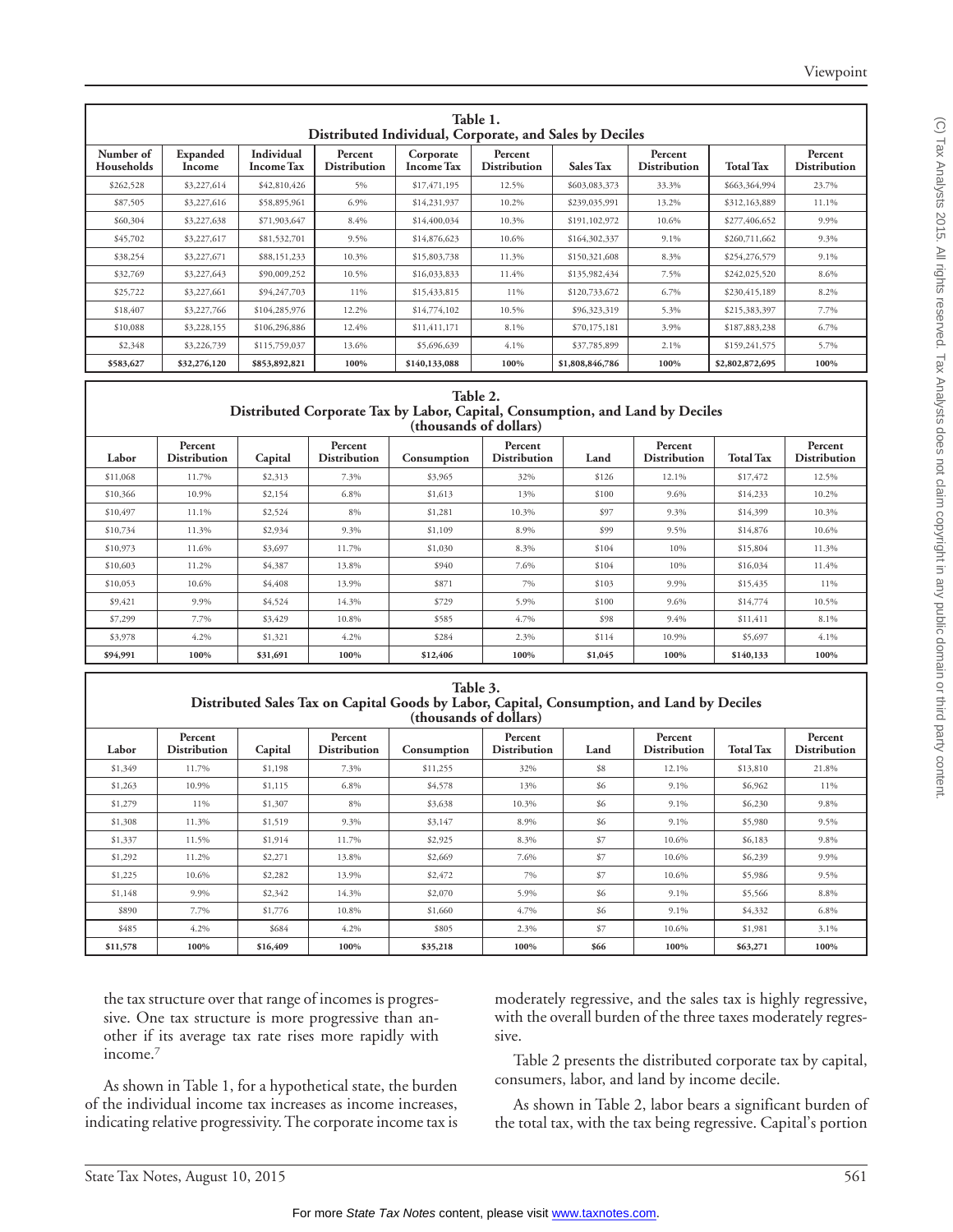| Table 4.<br>Distributed Sales Tax on Intermediate Goods by Labor, Capital, Consumption, and Land by Deciles<br>(thousands of dollars) |                                |         |                                |             |                         |       |                                |                  |                                |  |
|---------------------------------------------------------------------------------------------------------------------------------------|--------------------------------|---------|--------------------------------|-------------|-------------------------|-------|--------------------------------|------------------|--------------------------------|--|
| Labor                                                                                                                                 | Percent<br><b>Distribution</b> | Capital | Percent<br><b>Distribution</b> | Consumption | Percent<br>Distribution | Land  | Percent<br><b>Distribution</b> | <b>Total Tax</b> | Percent<br><b>Distribution</b> |  |
| \$2,989                                                                                                                               | 11.6%                          | \$0     | $0\%$                          | \$97,411    | 32%                     | \$30  | 12%                            | \$100,430        | 30.4%                          |  |
| \$2,800                                                                                                                               | 10.9%                          | \$0     | $0\%$                          | \$39,622    | 13%                     | \$24  | $9.6\%$                        | \$42,446         | 12.8%                          |  |
| \$2,835                                                                                                                               | 11.%                           | \$0     | $0\%$                          | \$31,485    | 10.3%                   | \$23  | $9.2\%$                        | \$34,343         | 10.4%                          |  |
| \$2,899                                                                                                                               | 11.3%                          | \$0     | $0\%$                          | \$27,240    | 8.9%                    | \$24  | $9.6\%$                        | \$30,163         | $9.1\%$                        |  |
| \$2,964                                                                                                                               | 11.6%                          | \$0     | $0\%$                          | \$25,313    | 8.3%                    | \$25  | 10%                            | \$28,302         | 8.6%                           |  |
| \$2,864                                                                                                                               | 11.2%                          | \$0     | $0\%$                          | \$23,097    | 7.6%                    | \$25  | 10%                            | \$25,986         | 7.9%                           |  |
| \$2,715                                                                                                                               | 10.6%                          | \$0     | $0\%$                          | \$21,392    | 7%                      | \$25  | 10%                            | \$24,132         | 7.3%                           |  |
| \$2,545                                                                                                                               | 9.9%                           | \$0     | $0\%$                          | \$17,919    | 5.9%                    | \$24  | $9.6\%$                        | \$20,488         | $6.2\%$                        |  |
| \$1,972                                                                                                                               | 7.7%                           | \$0     | $0\%$                          | \$14,370    | 4.7%                    | \$23  | $9.2\%$                        | \$16,365         | 4.9%                           |  |
| \$1,074                                                                                                                               | 4.2%                           | \$0     | $0\%$                          | \$6,971     | 2.3%                    | \$27  | 10.8%                          | \$8,072          | 2.4%                           |  |
| \$25,658                                                                                                                              | 100%                           | \$0     | $0\%$                          | \$304,821   | 100%                    | \$250 | 100%                           | \$330,729        | 100%                           |  |

#### **Table 5. Distributed Individual, Corporate, and Sales Taxes by Deciles (thousands of dollars)**

| Individual | Percent<br>Distribution | rate<br>e<br>e | Ξ<br>۵<br>٠ŏ<br>Percent<br>Distribu | ent<br>estm<br>೮<br>ડે<br>ᆿ | tion<br>Percent<br>Distribu | diate<br>۵<br>Interm<br>Ø.<br>Sale: | $\overline{\mathbf{5}}$<br>Έ<br>Percent<br>Distribu | Sales<br>PCE | Percent<br>Distribution | Sales<br>Total | ution<br>$_{\rm ent}$<br>Percent<br>Distribu | $\Gamma_{\rm ax}$<br>Total | Percent<br>Distribution |
|------------|-------------------------|----------------|-------------------------------------|-----------------------------|-----------------------------|-------------------------------------|-----------------------------------------------------|--------------|-------------------------|----------------|----------------------------------------------|----------------------------|-------------------------|
| \$42,810   | 5.0%                    | \$17,471       | 12.5%                               | \$13,809                    | 21.8%                       | \$100,431                           | 30.4%                                               | \$488,843    | 34.6%                   | \$603,083      | 33.3%                                        | \$663,365                  | 23.7%                   |
| \$58,896   | 6.9%                    | \$14,232       | 10.2%                               | \$6,963                     | 11%                         | \$42,446                            | 12.8%                                               | \$189,628    | 13.4%                   | \$239,036      | 13.2%                                        | \$312,164                  | 11.1%                   |
| \$71,904   | 8.4%                    | \$14,400       | 10.3%                               | \$6,230                     | 9.8%                        | \$34,343                            | 10.4%                                               | \$150,529    | 10.6%                   | \$191,103      | 10.6%                                        | \$277,407                  | 9.9%                    |
| \$81,533   | 9.5%                    | \$14,877       | 10.6%                               | \$5,981                     | 9.5%                        | \$30,163                            | 9.1%                                                | \$128,158    | 9.1%                    | \$164,302      | 9.1%                                         | \$260,712                  | 9.3%                    |
| \$88,151   | 10.3%                   | \$15,804       | 11.3%                               | \$6,183                     | 9.8%                        | \$28,302                            | 8.6%                                                | \$115,837    | 8.2%                    | \$150,322      | 8.3%                                         | \$254,277                  | 9.1%                    |
| \$90,009   | 10.5%                   | \$16,034       | 11.4%                               | \$6,239                     | 9.9%                        | \$25,986                            | 7.9%                                                | \$103,758    | 7.3%                    | \$135,982      | 7.5%                                         | \$242,026                  | 8.6%                    |
| \$94,248   | 11%                     | \$15,434       | 11%                                 | \$5,986                     | 9.5%                        | \$24,132                            | 7.3%                                                | \$90,616     | 6.4%                    | \$120,734      | 6.7%                                         | \$230,415                  | 8.2%                    |
| \$104,286  | 12.2%                   | \$14,774       | 10.5%                               | \$5,567                     | 8.8%                        | \$20,487                            | 6.2%                                                | \$70,269     | 5%                      | \$96,323       | 5.3%                                         | \$215,383                  | 7.7%                    |
| \$106,297  | 12.4%                   | \$11,411       | 8.1%                                | \$4,332                     | 6.8%                        | \$16,365                            | 4.9%                                                | \$49,478     | 3.5%                    | \$70,175       | 3.9%                                         | \$187,883                  | 6.7%                    |
| \$115,759  | 13.6%                   | \$5,697        | 4.1%                                | \$1,982                     | 3.1%                        | \$8,073                             | 2.4%                                                | \$27,731     | 2%                      | \$37,786       | 2.1%                                         | \$159,242                  | 5.7%                    |
| \$853,893  | 100%                    | \$140,133      | 100%                                | \$63,271                    | 100%                        | \$330,729                           | 100%                                                | \$1,414,847  | 100%                    | \$1,808,847    | 100%                                         | \$2,802,873                | 100%                    |

| Table 6.<br>Suits Index by Type of Tax |           |                      |                           |                       |                               |  |  |  |  |
|----------------------------------------|-----------|----------------------|---------------------------|-----------------------|-------------------------------|--|--|--|--|
| Tax Type                               | Sample    | <b>User Brackets</b> | <b>Population Deciles</b> | <b>Income Deciles</b> | <b>Total State Tax Burden</b> |  |  |  |  |
| Individual                             | 14.1%     | 13.8%                | 13.1%                     | 13.9%                 | \$853,892,821                 |  |  |  |  |
| Corporate                              | $-9.1\%$  | $-8.9\%$             | $-6.5\%$                  | $-8.7\%$              | \$140,133,088                 |  |  |  |  |
| Sales — Investment                     | $-21.4%$  | $-20.5\%$            | $-19%$                    | $-20.2%$              | \$63,271,137                  |  |  |  |  |
| Sales — Intermediate                   | $-35.1\%$ | $-33.6\%$            | $-33.1\%$                 | $-33.4%$              | \$330,728,526                 |  |  |  |  |
| Sales — Consumer                       | $-42\%$   | $-40.3\%$            | $-40.1\%$                 | $-40%$                | \$1,414,847,123               |  |  |  |  |
| Sales — Totals                         | $-39.4\%$ | $-38.4%$             | $-38%$                    | $-38.1%$              | \$1,808,846,786               |  |  |  |  |
| Totals                                 | $-22\%$   | $-21\%$              | $-20.9\%$                 | $-20.8%$              | \$2,802,872,695               |  |  |  |  |

is moderately progressive, the consumer portion is highly regressive, and land's portion is proportional. Overall, the total corporate tax burden of the hypothetical state is nearly proportional.

Table 3 presents the distributed sales tax on business purchases of capital goods by capital, consumers, labor, and land by income decile.

As shown in Table 3, the portion of the sales tax on business purchases of capital goods attributed to labor is fairly proportional, the portion attributed to capital is progressive, the portion attributed to consumers is regressive, <sup>7</sup>

Joel Slemrod, The Concise Encyclopedia of Economics, *available at* http://www.econlib.org/library/Enc1/ProgressiveTaxes.html.